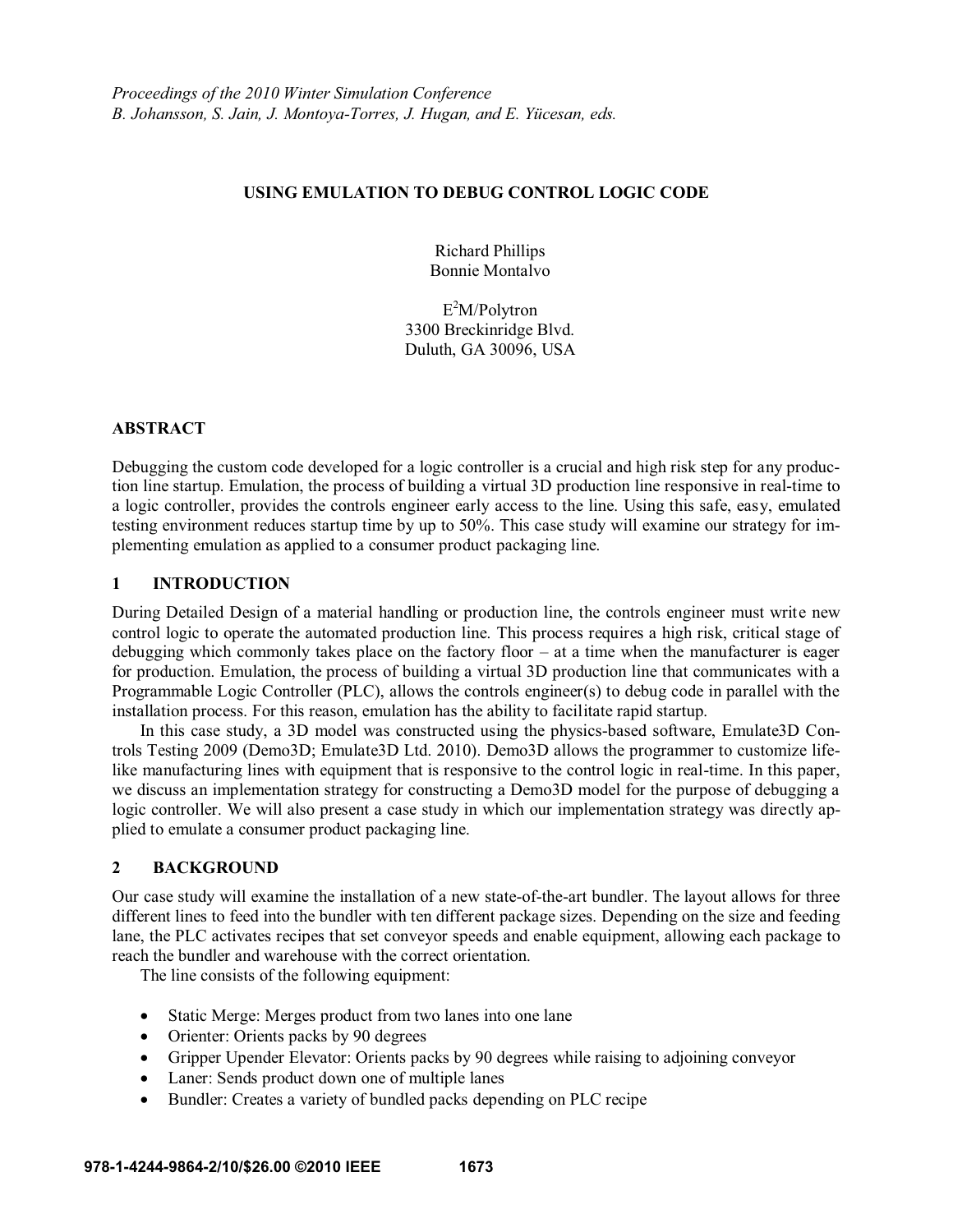When asked why emulation was included in this project, the project manager stated: "The project team had heard of other recent case studies within their company where a successful start-up was largely attributed to the use of emulation. Emulation allowed the logic program that controlled the line operation and integration to be debugged prior to the startup phase. This reduced the risk during startup for increased costs and schedule delays, in addition to allowing the   operation and provide their feedback without the challenges present during the startup phase.

## **3 IMPLEMENTING AN EMULATION**

As in this case study and in any emulation project, the simulation engineer performs seven key steps working alongside the controls and mechanical engineers and project manager, as well as client representatives. Below, we present a strategy for the successful completion of an emulation.

### **3.1 Scope Definition**

First, the project team determines which aspects of the model will be emulated and which will be simulated. Most often, the controls engineer needs to test the overall functionality of the line and not individual equipment. In this instance, a hybrid approach is ideal. A hybrid model consists of emulated conveyors and simulated unit ops with PLC handshaking.

# **3.2 Data Collection**

To construct the model in Demo3D, the simulation engineer begins by gathering data that will assist in the development of the model:

- Line Layout: Once imported into the Demo3D, an AutoCAD layout facilitates equipment placement.
- Functional Description: A mechanical description of each piece of equipment on the line is necessary to construct physics-based replicas in the model.
- Control Logic Tags: To communicate with the line equipment, the logic controller sends and receives data and commands (or I/O bits) by way of addresses called tags. The simulation engineer must know what information will be sent and received and its corresponding tag
- Product Specifications and Rates: Necessary for realistic product flow throughout the model

# **3.3 Equipment Construction**

Demo3D offers catalog items such as conveyors, transfers, and turntables that are easily adapted to meet equipment specifications. Demo3D also offers QuickStart items such as Forklifts, AS/RS, Palletizers, and human workers that contain more complex logic. The task of the simulation engineer is to modify these items and create life-like replicas. Demo3D is a physics-based, discrete modeling environment, so the physical dimensions and properties of each modeling element, or visual, must match those of their actual counterpart. Demo3D scripting is a variation of Microsoft's JScript language that incorporates visuals with independent properties. Each property has attached script that is responsive to PLC changes. Each visual may also require additional coding to meet the individual equipment requirements. The coding process is noticeably different for simulated and emulated equipment.

### **3.3.1 Simulation**

In simulation, the simulation engineer writes logic to control the activation of equipment and movement of loads. To create a visual that performs like the real equipment, the simulation engineer must have a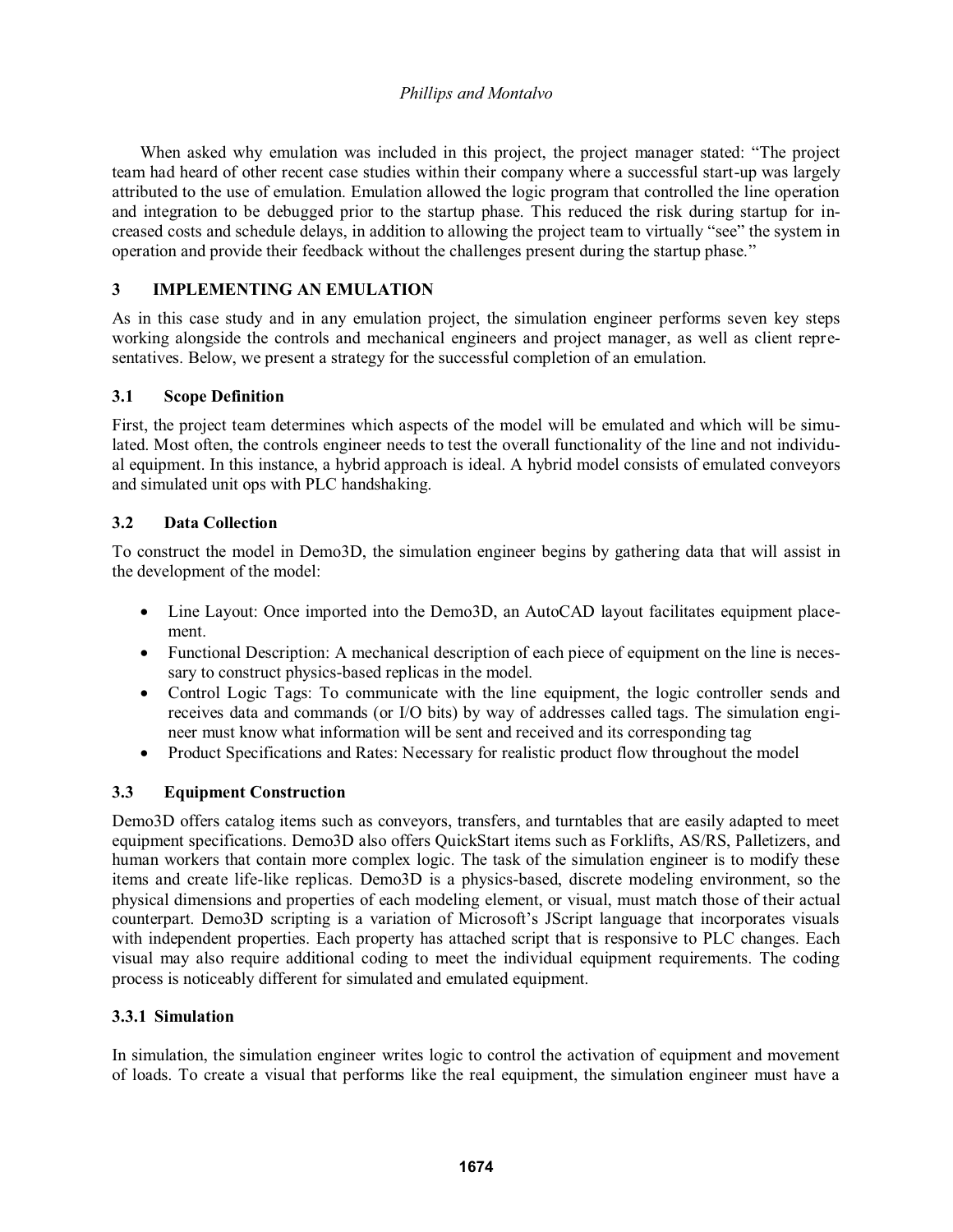complete understanding of the logic narrative that guides the equipment. Every instance where the PLC receives and sends signals must be simulated with script.

# **3.3.2 Emulation**

In emulation, the simulation engineer writes logic to bridge the model visuals and PLC. Every Demo3D visual contains default properties that are available for communication with the PLC. What happens when the default property does not meet the tag-specific requirements? For example, a conveyor has a default property that activates the conveyor motor but the PLC requires the conveyor motor to turn on and run forward or reverse. In this case, the simulation engineer must create a custom property. A custom property allows the simulation engineer to write script that directs the conveyor according to the signals received from the PLC. The simulation engineer programs the model to interact realistically with the PLC.

### **3.4 Model Construction**

Once equipment visuals are constructed, the emulation model may be assembled. Using the AutoCAD layout and Demo3D's drag-and-drop functionality, a simulation engineer can quickly construct a layout from his catalog. By placing "load creators" at the start of each line and "load deleters" at the end, product is introduced at the beginning, and removed from the end, of the line. Each load creator has a customizable release frequency and allows for the creation of multiple distinct loads.

# **3.5 Communication**

To establish communication, it is necessary that the PLC run as it would on the factory floor. If hardware is not available, the PLC may be emulated. For Rockwell PLCs using RSLinx Gateway (Rockwell Software 2010) or another communication server, the tag address must point to the PLC address. Within Demo3D, the tag browser links PLC tags to their corresponding visual and its property. Once the logic is running on the controller hardware or emulator and connection is established with Demo3D, the PLC is ready to run its virtual factory.

 Correctly configuring communications requires about a day of work depending on the size of the model and complexity of the logic. However, communication between the PLC and model often causes many larger problems within the model. This is because communication equipment is susceptible to interference and requires a variety of case specific adjustments.

 While not applied in this case study, at this time it is possible to establish communication between the Human Machine Interface (HMI) and PLC and operate the model exclusively by HMI. Although the addition of an HMI adds an extra layer of complexity, the HMI allows for emulation to fully mimic the operator experience.

# **3.6 Debug**

During the debug phase, the controls engineer and simulation engineer begin testing their logic simultaneously. It is often necessary to determine the source of logic problems because they may stem from the PLC, model, hardware, or communication. The debug phase may take multiple weeks depending on the size and complexity of the model and controller. Once all problems have been resolved, the controls engineer can run test scenarios and debug the controller as he would on the factory floor.

# **3.7 Logic Review**

Finally, the controls and simulation engineers demonstrate each scenario to confirm that the controller meets factory floor standards. At this time it is possible to see how the future line will operate while verifying the robustness and capability of the logic controller. If any problems are found, the debug and review operations are repeated until the logic is up to operational standards.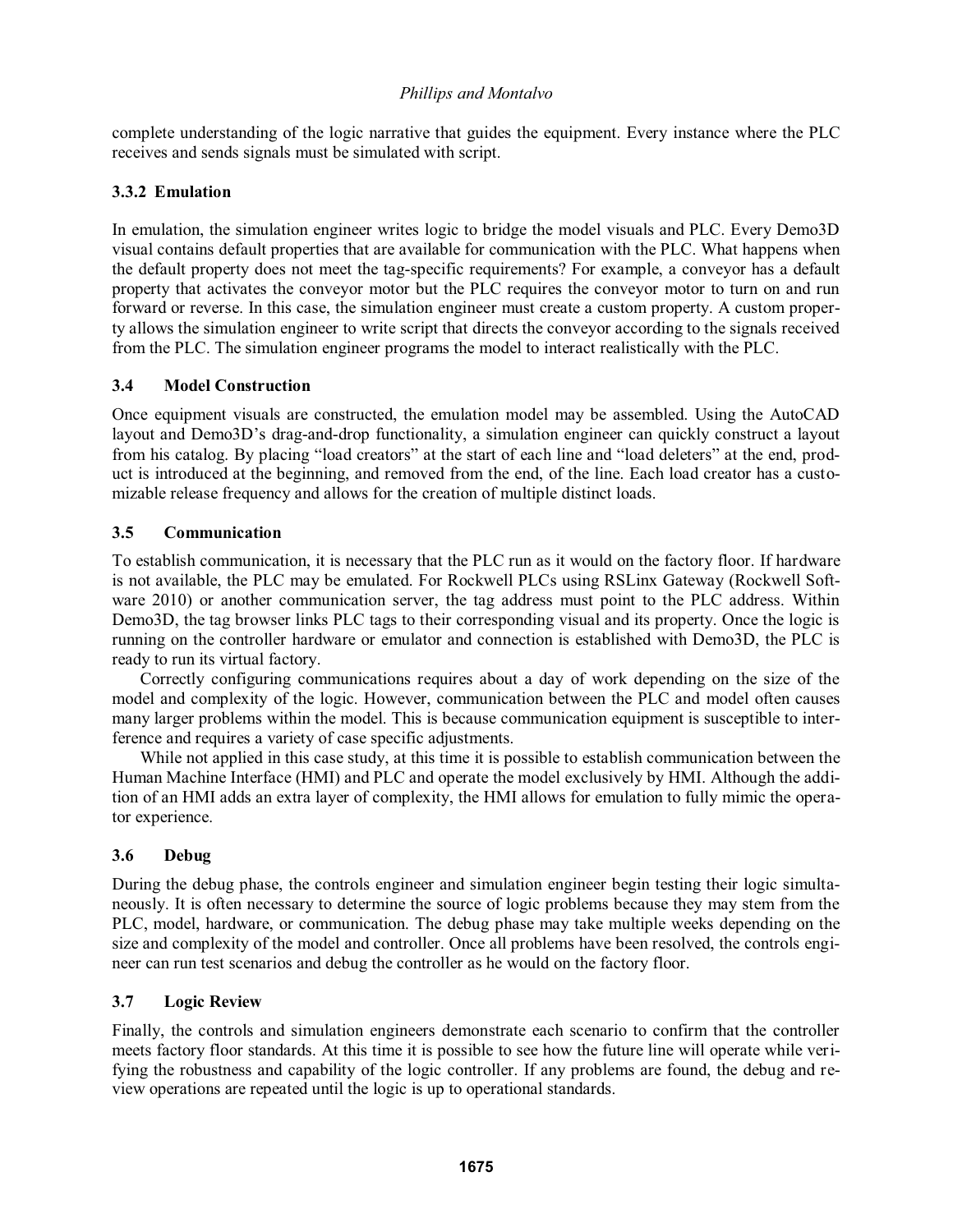#### **4 APPLICATION**

At the start of our case study, the project team already had a robust Demo3D catalog of simulated equipment, including a Static Merge, Bundler, Laner, and Gripper Upender Elevator. This greatly reduced the time required to construct equipment as the simulated catalog items were easily tailored for the emulation. Equipment was tailored by adjusting simulation logic for correctness and then coding PLC handshaking bits. An additional requirement included that the model be quickly re-configured for each product and line change. This was achieved by creating selection buttons within Demo3D for both the product and the line. When selected, the corresponding script would configure any manual operations within the model. The selection buttons also facilitated communication with the PLC, sending the recipe number to the PLC. This process allowed for 30 different line configurations to be tested with negligible time between product and line changes.

 The simulation engineer also created scripting to simulate jam, emergency stop, and operator error scenarios – all activated by buttons within Demo3D. Jam scenarios were especially painless compared to testing on the factory floor. Real-time interaction with the model allowed for the removal of jammed product by mouse selection. As for accumulated product, it vanished by resetting the model. By testing each product and line configuration as well as all scenarios, the controls engineer could check the robustness of the PLC logic over the course of a week. The logic review was performed with project team personnel within a few hours.

 For this emulation, the control logic was written in RSLogix 5000 (Rockwell Automation 2010a), emulated in a virtual chassis using RSLogix Emulate 5000 (Rockwell Automation 2010b) and connected to Demo3D through RSLinx Gateway (Rockwell Software 2010).

#### **5 BENEFITS**

The project manager saw many benefits to having a virtual start-up for the line: "The Emulation model" allowed the project team to see the line controls in operation on a virtual line, and provide their feedback. It was much easier to discuss how to best control each scenario in a meeting room environment than on the factory floor where noise, logistics, and distractions made such discussions difficult. The model allowed the team to run all of the scenarios as many times as required, make the agreed to changes, and reach consensus that the controls system operated as intended.

 Emulation has the ability to reduce time, risk, and costs associated with the startup of a production line. By providing the controls engineers early access to the virtual manufacturing system, they can work in parallel with physical installation rather than after it is complete. We have often found that this results in a 50% reduction of the time and resources required for a startup on-site - as well as mitigating many risks. These benefits translate to less costly projects that provide a quicker time-to-market, and a steeper startup curve. Emulation also provides an environment which is ideal for optimizing and modifying logic without the worry of lengthened projects or expensive change orders.

 Finally, emulation offers a chance to carry out more sustainable practices. By virtually testing scenarios, fewer products are wasted during installation. Also, a 50% reduction in startup time reduces travel expenses and associated carbon emissions.

#### **6 CONCLUSION**

In this case study, we proposed an implementation strategy for constructing a Demo3D model to debug a logic controller. We also demonstrated that the application of this strategy to an automated production line, using emulation to debug the control logic, allowed for debug and acceptance of the line controls prior to startup. This translated to cost savings, reduction in schedule, rapid startup at a reduced cost, and ultimately faster time to market for our customer.